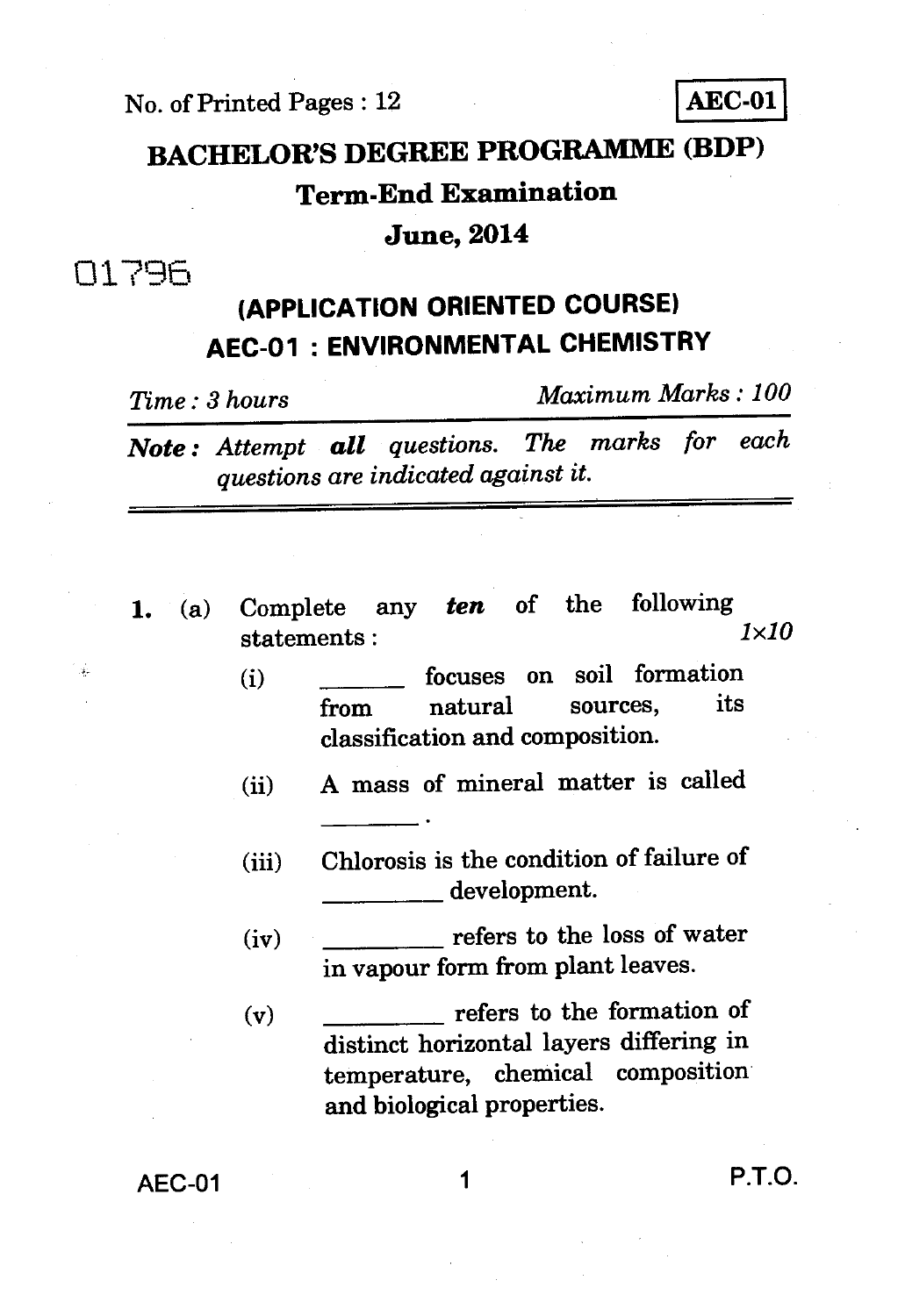- (vi) The rate of temperature change with altitude is called \_\_\_\_\_\_\_\_\_\_\_.
- (vii) Element \_\_\_\_\_\_\_\_\_\_\_\_\_ is responsible for "blackfoot" disease.
- (viii) The microscopic aquatic forms having little or no resistance to water currents and which are living, free floating and suspended in natural water are referred to as \_\_\_\_\_\_\_\_\_\_\_.
- (ix) In weakly acidic, neutral or slightly alkaline solution,  $MnO<sub>A</sub>$  ion reduces to
- $(x)$  is the conductivity per unit molar concentration of dissolved electrolytes.
- $(xi)$  The study about  $x_i$  is called Microbiology.
- (xii) The fraction of total phosphorus which can be absorbed by plants during their growth is known as phosphorus.
- (b) Answer any *five* of the following :  $2 \times 5$

- (i) Why are peaty and marshy soils highly acidic ?
- (ii) The concentration of dissolved oxygen is found to be  $3.125 \times 10^{-6}$  M in a water sample. Express the dissolved oxygen content in ppm unit. The molar mass of  $O_2$  is 32 g mol<sup>-1</sup>.

AEC-01 2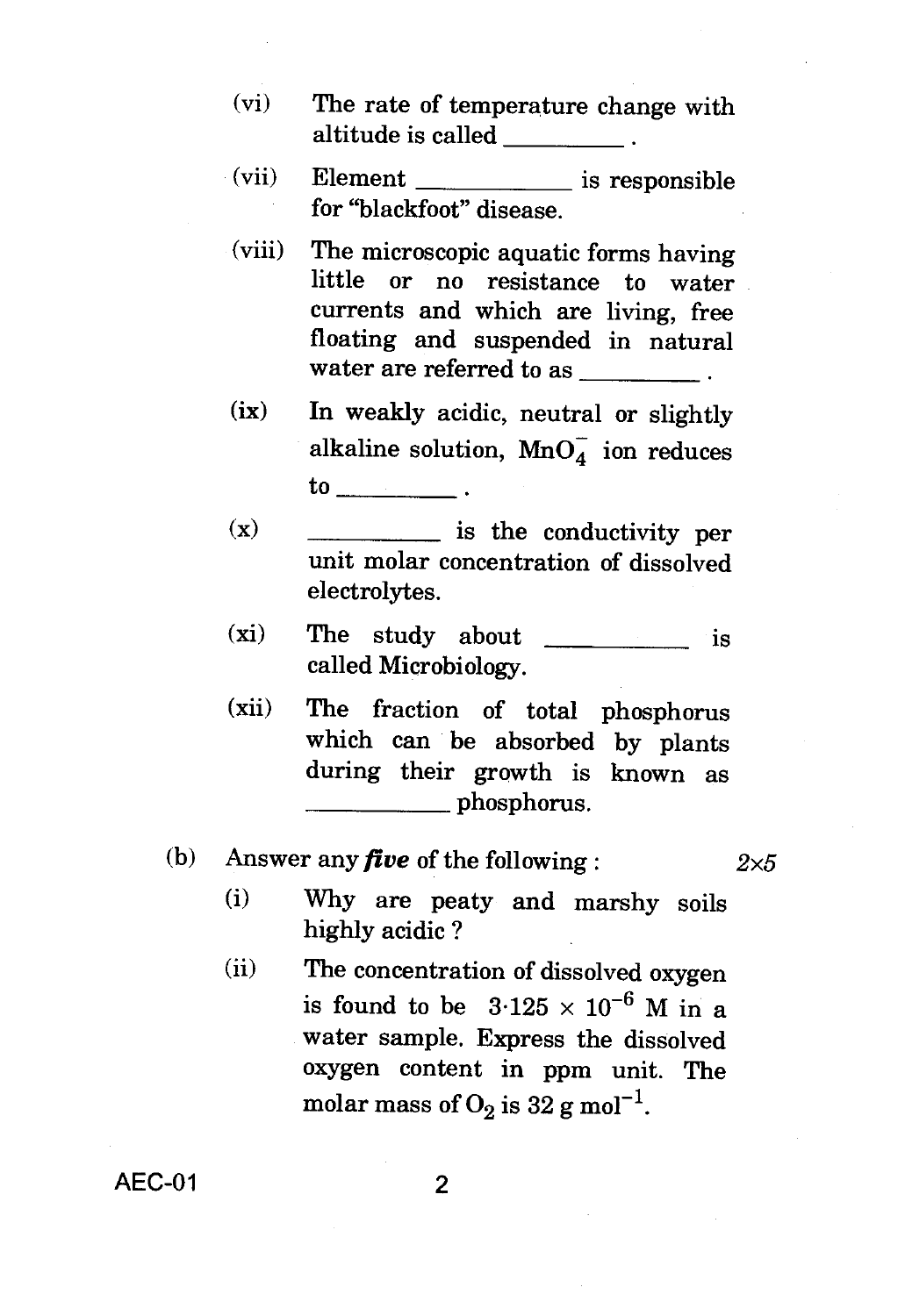- (iii) What are the atmospheric regions based on chemical composition ?
- (iv) Name the method used for disinfection of waste water. Write the name of one chemical used for this purpose.
- (v) What are the common preservation techniques used for water samples ?
- (vi) On the basis of physical state of mobile phase, name the two broad groups of chromatography.
- (vii) Why is it necessary to calibrate glass electrode before determining pH of a solution ?

### 2. Answer any *four* of the following :  $5 \times 4$

- (a) The master horizons and layers of soils are represented by the capital letters "0, A, E, B, C and R." Explain any five of these symbols in two lines each.
- (b) Explain two methods for the conservation of ground water.
- (c) What are the sources of chlorofluorocarbons ? How do they destroy ozone in the atmosphere ? Give the equations involved in the reactions.
- (d) Briefly discuss various methods of removal of particulate matter.

AEC-01 3 P.T.O.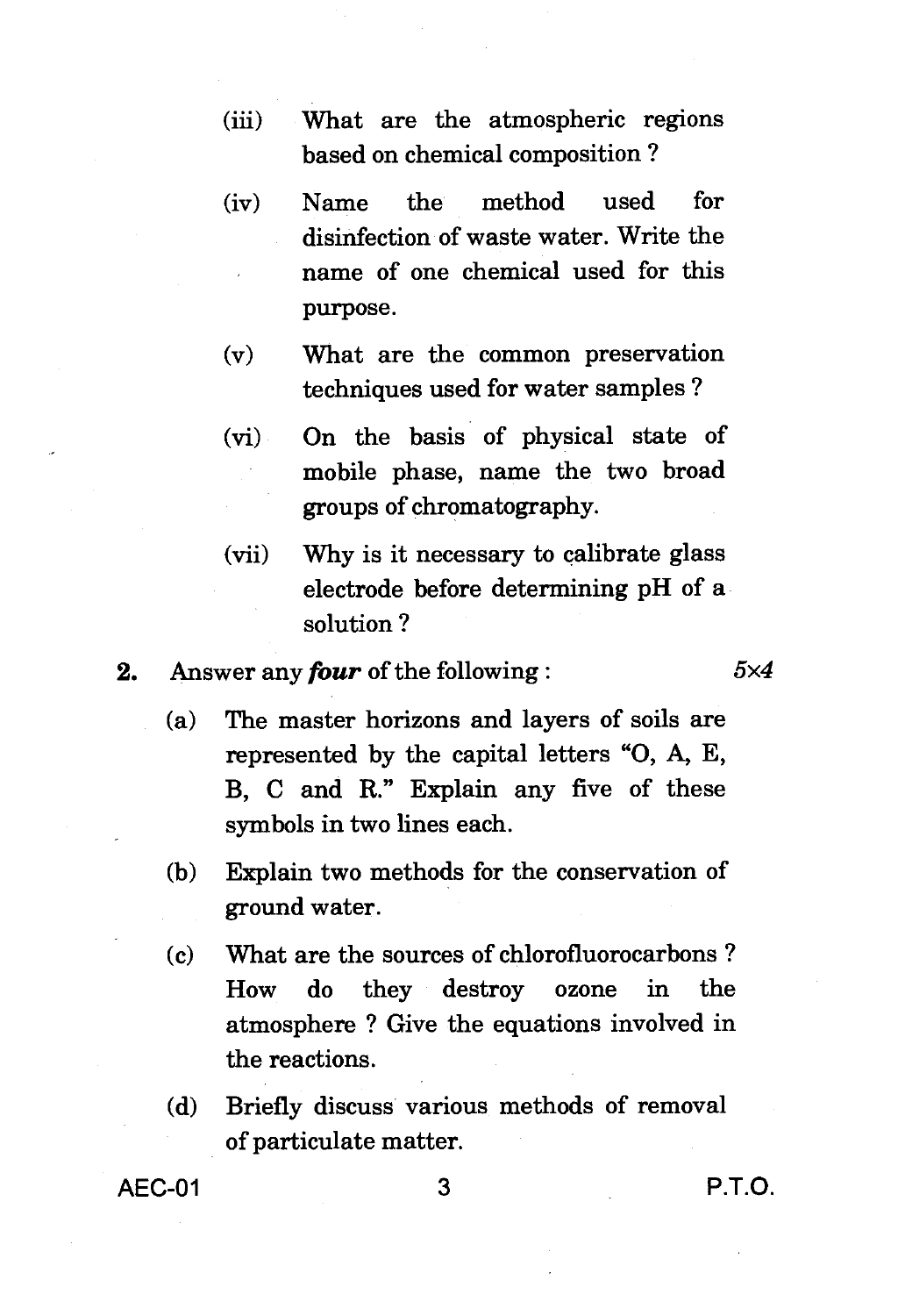- (e) Describe a suitable method for estimation of sulphate gravimetrically. Give the chemical equations involved.
- (f) What is acid rain ? What are the primary and secondary pollutants of acid rain ?

3. Answer any *four* of the following :  $5 \times 4$ 

- (a) How are igneous rocks formed ? What types of minerals are present in such rocks ? Give two examples.
- (b) What is the importance of hydrological cycle ? What unique properties of water help in the operation of this cycle ?
- (c) What do you understand by 'temperature inversion' ? How many types of temperature inversions are there and under what atmospheric conditions do they occur ?
- (d) Draw a neat, self-explanatory schematic diagram with proper labelling, depicting pesticide cycle in the environment.
- (e) What is redox titration ? Name any two redox indicators and their colours in the oxidized and reduced forms.
- (0 State the Beer Lambert Law and derive the expression of Beer's Law.

AEC-01 4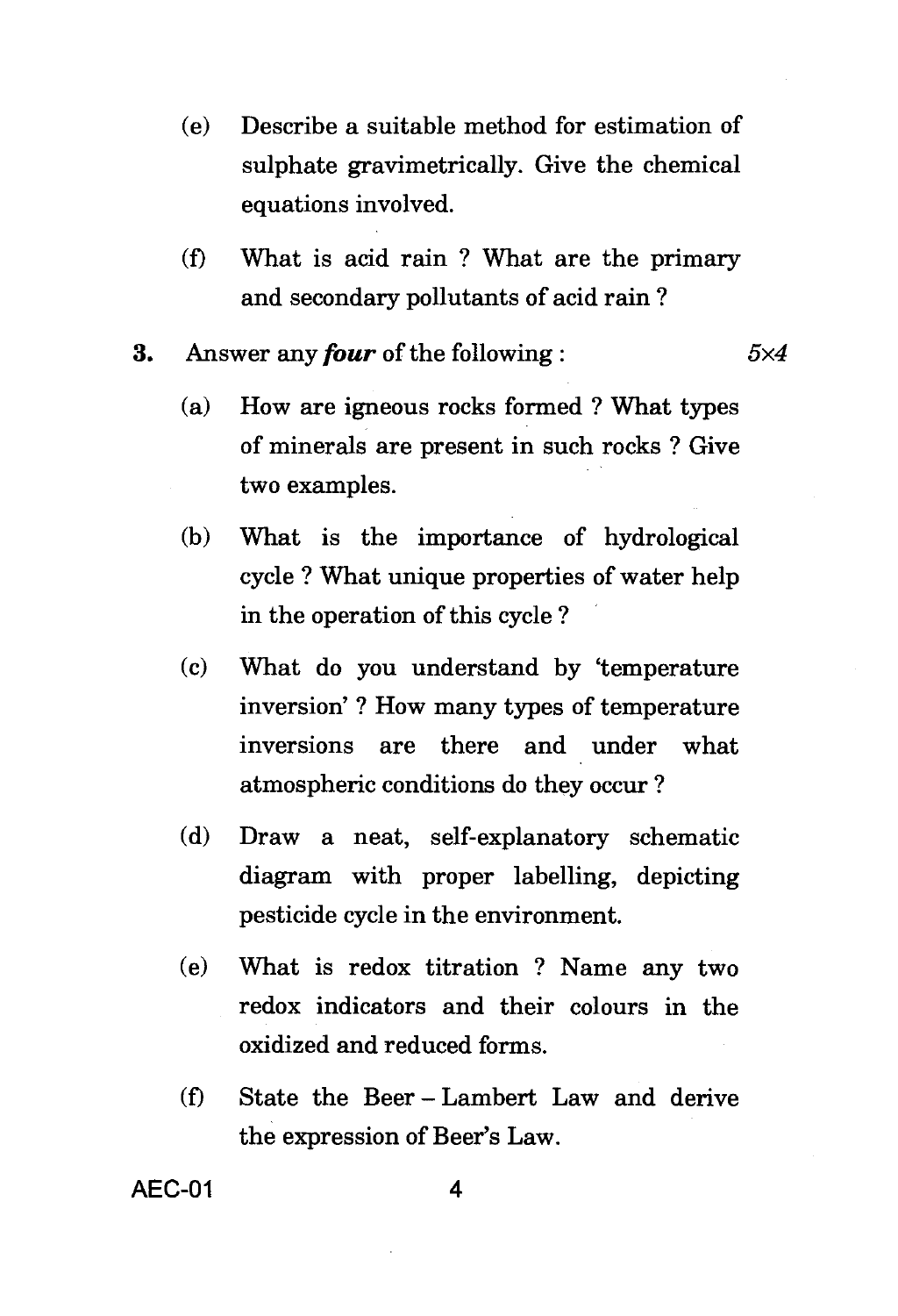#### **4.** Answer any *four* of the following : 5x4

- (a) How are living organisms responsible for weathering ? Discuss the mechanism with two suitable examples.
- (b) What are the sources of the following ions in water ?
	- (i) Sulphates
	- (ii) Chlorides
	- (iii) Nitrates
	- (iv) Sodium
	- (v) Potassium
- (c) Discuss the following two plume behaviours with diagrams :
	- (i) Looping
	- (ii) Coning
- (d) Write any five measures taken to minimise the environmental effects due to the application of pesticides on crops.
- (e) Mention any five properties of a good extracting solvent.
- (f) Describe in brief the process of soil sampling.

AEC-01 5 P.T.O.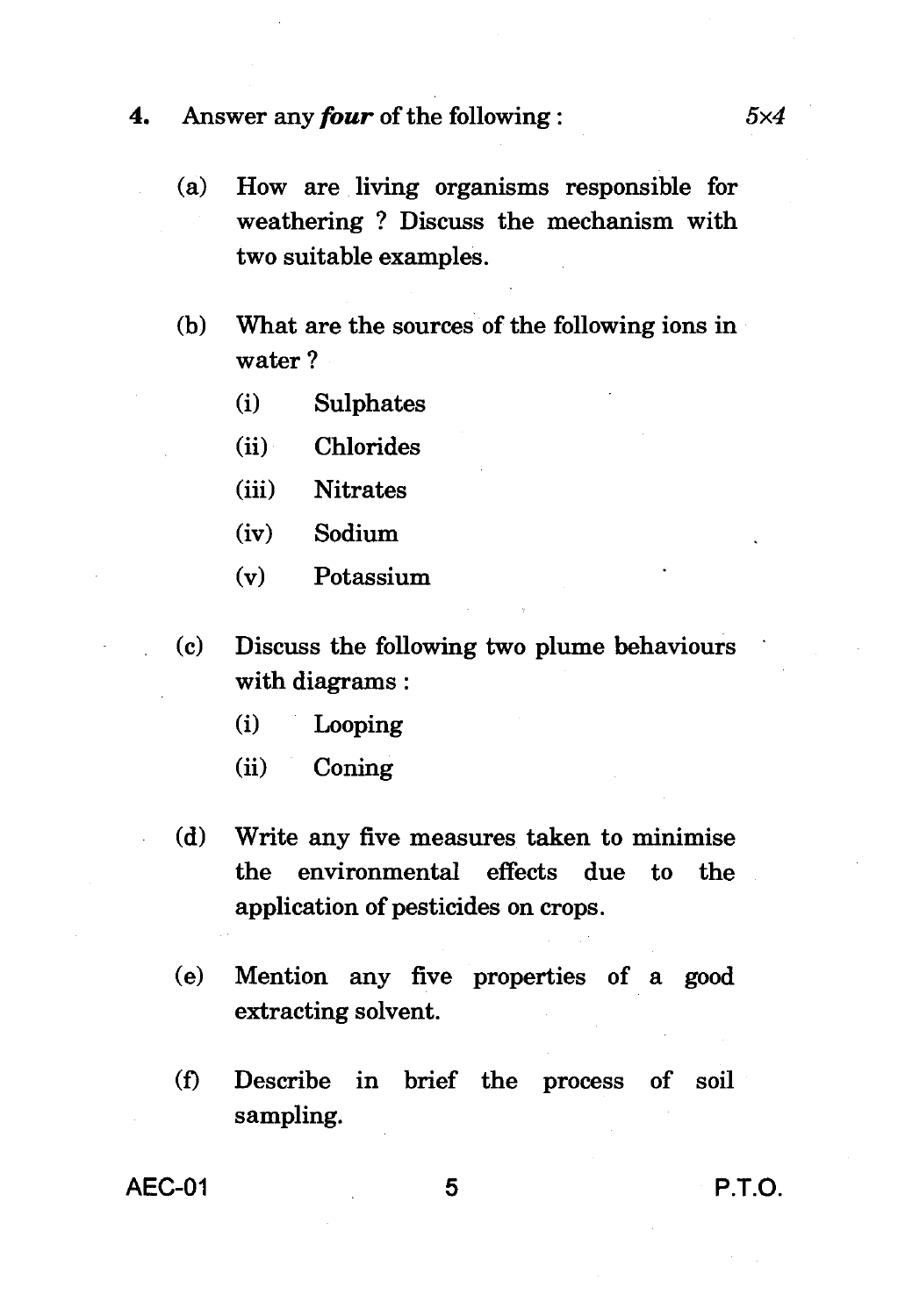## **5.** Answer any *four* of the following :  $5 \times 4$

- (a) What are the ions responsible for soil acidity ? What are the advantages of acidic soils ?
- (b) Write short notes on any *two* of the following:
	- (i) Eutrophication
	- (ii) Biodegradation
	- (iii) Photochemical smog
- (c) What are the advantages and limitations of standard hydrogen electrode selected as a primary reference electrode for potentiometric analysis ?
- (d) Mention any five important characteristics of an indicator organism.
- (e) What are the important parameters for the characterisation of sewage ?
- (f) Give a brief account of tannery waste treatment system.

AEC-01 6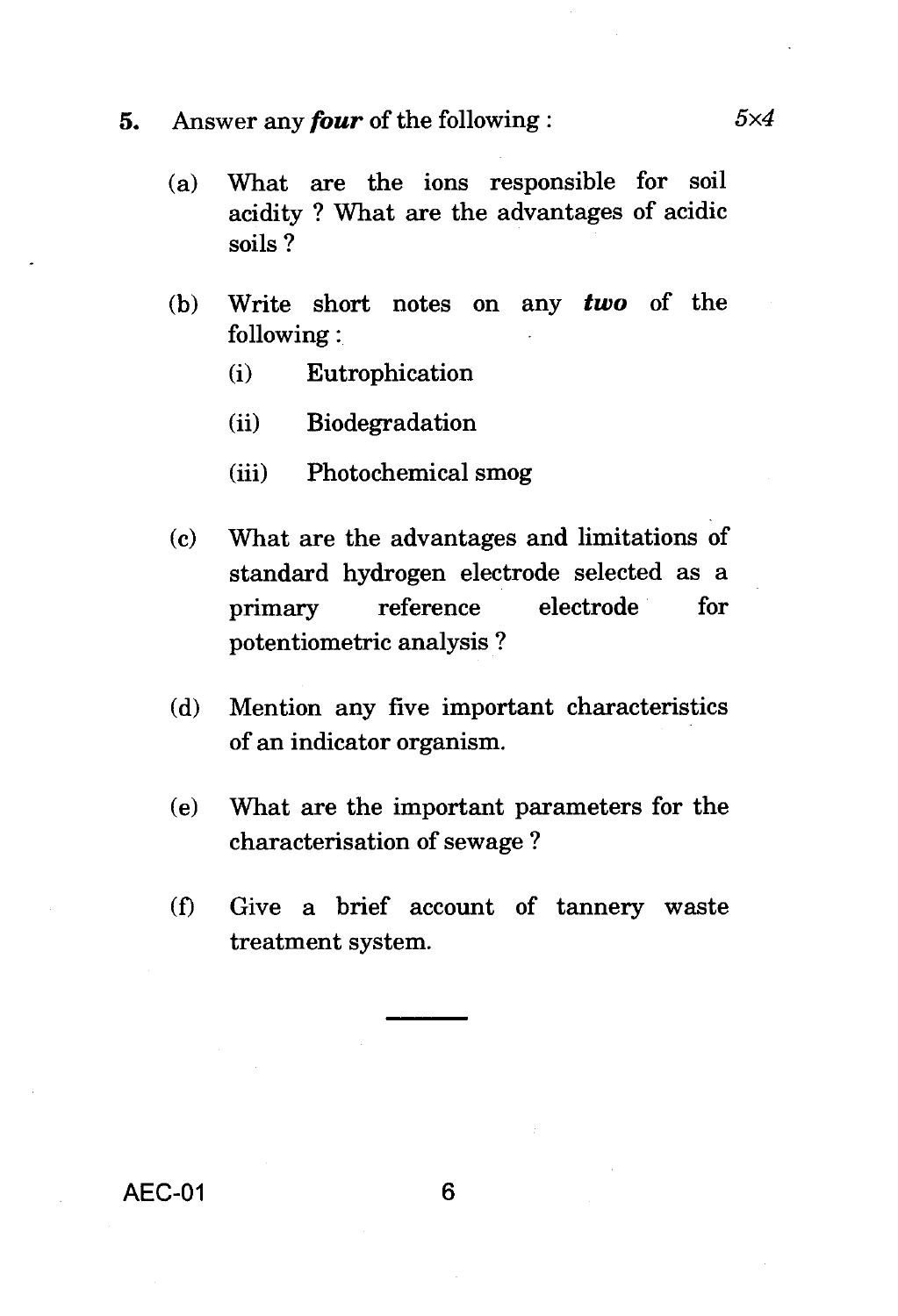ए.ई.सी.-01

स्नातक उपाधि कार्यक्रम (बी.डी.पी.)

सत्रांत परीक्षा

## जन, 2014

## (व्यवहारमूलक पाठ्यक्रम)

## ए.ई.सी.-01 : पर्यावरण रसायन

समय : 3 घण्टे

अधिकतम् अंक : 100

निर्देश : सभी प्रश्नों के उत्तर दीजिए । प्रत्येक प्रश्न के अंक उसके सामने दिए गए हैं ।

- निम्नलिखित कथनों में से किन्हीं *दस* को पूर्ण  $($ क) 1. कीजिए:  $1 \times 10$ 
	- प्राकृतिक स्रोतों से मृदा निर्माण,  $(i)$ उसके वर्गीकरण तथा संयोजन पर केन्द्रित होता है ।

खनिज पदार्थ का पिंड कहलाता है।  $(ii)$ 

- के विकास में असफलता की  $(iii)$ स्थिति हरिमाहीनता (क्लोरोसिस) होती है ।
- पौधों की पत्तियों से वाष्प रूप में जल की  $(iv)$ हानि को ताल कहते हैं ।
- भिन्न ताप, रासायनिक संयोजन तथा जैविक  $(v)$ गुणों वाली सुस्पष्ट क्षैतिज परतों के बनने को कहते हैं ।

**AEC-01** 

P.T.O.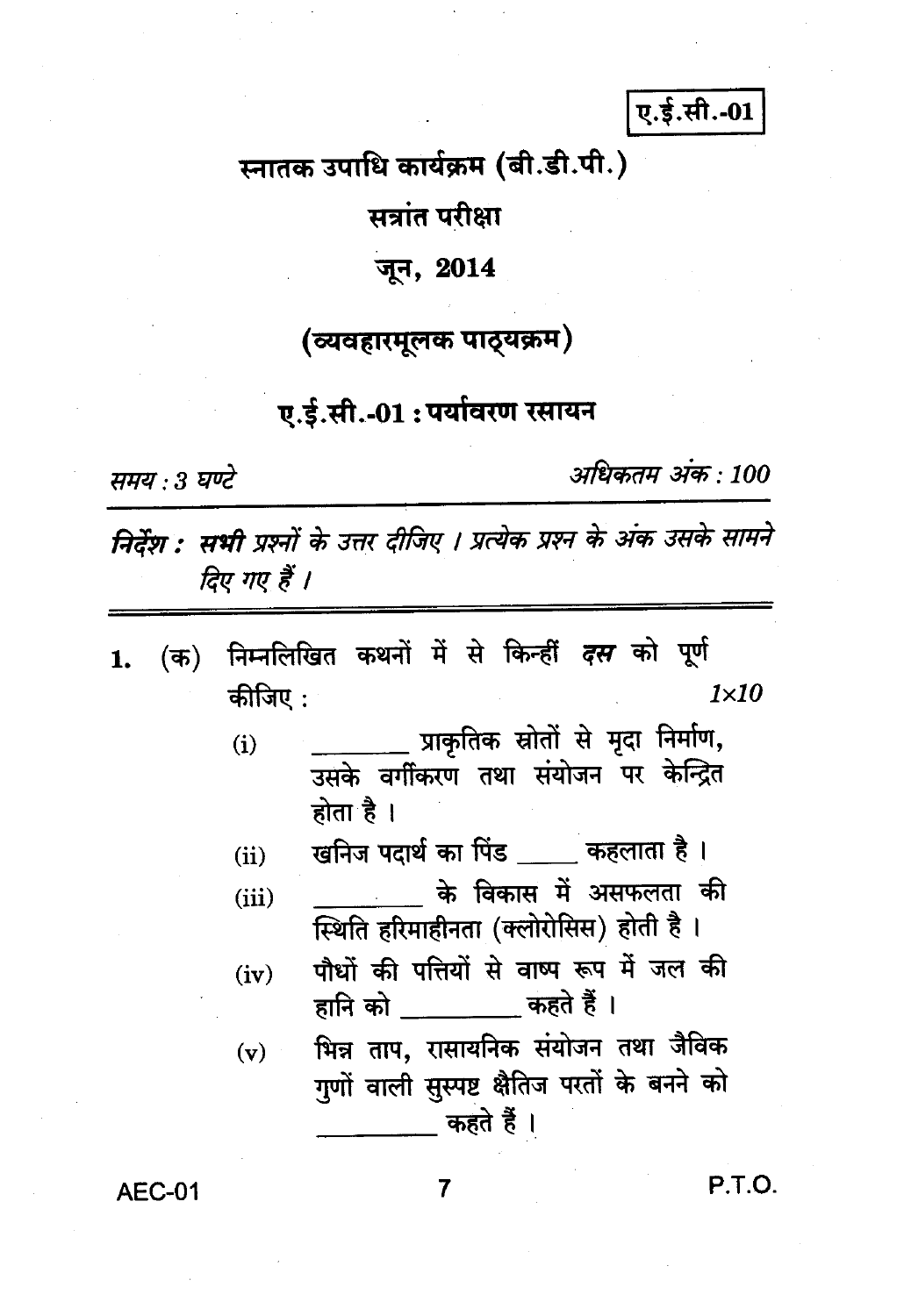- ऊँचाई के साथ तापमान परिवर्तन की दर  $(vi)$ \_\_\_\_\_\_\_\_\_\_\_ कहलाती है ।
- \_\_\_\_ तत्त्व "ब्लैकफुट" बीमारी के लिए  $(vii)$ उत्तरदायी होता है।
- ऐसे सूक्ष्मदर्शी जलीय रूप, जिनका जल प्रवाह  $(viii)$ के प्रति थोड़ा या न के बराबर प्रतिरोध होता है तथा जो प्राकृतिक जल में मुक्त तैरते या निलंबित रहते हैं, \_\_\_\_\_\_\_\_ कहलाते हैं।
- दुर्बल अम्लीय, उदासीन अथवा थोड़ा क्षारीय  $(ix)$ विलयन में  $\text{MnO}_4^-$  आयन भार्मे अपचित हो जाते हैं।
- घुलित विद्युत्-अपघट्यों की प्रति इकाई मोलर  $(x)$ सान्द्रता की चालकता को कहते हैं।
- के विषय में अध्ययन को  $(xi)$ माइक्रोबायोलॉजी कहते हैं।
- कुल फ़ॉस्फ़ोरस का वह अंश जिसे पादपों द्वारा  $(xii)$ वृद्धि के समय अवशोषित किया जा सकता है
	- फॉस्फ़ोरस कहलाता है।
- (ख) निम्नलिखित में से किन्हीं *पाँच* के उत्तर दीजिए :  $2\times 5$ 
	- पीटमय तथा दलदली मृदाएँ अत्यधिक  $(i)$ अम्लीय क्यों होती हैं ?
	- किसी जल के नमूने में घुली हई ऑक्सीजन  $(ii)$ की सान्द्रता 3·125  $\times$  10<sup>-6</sup> M है । घुली हई ऑक्सीजन की मात्रा को पी.पी.एम. इकाई में दर्शाइए ।  $\mathbf{O}_{2}$  का मोलर द्रव्यमान  $32$  ग्राम मोल $^{-1}$  होता है।

#### **AEC-01**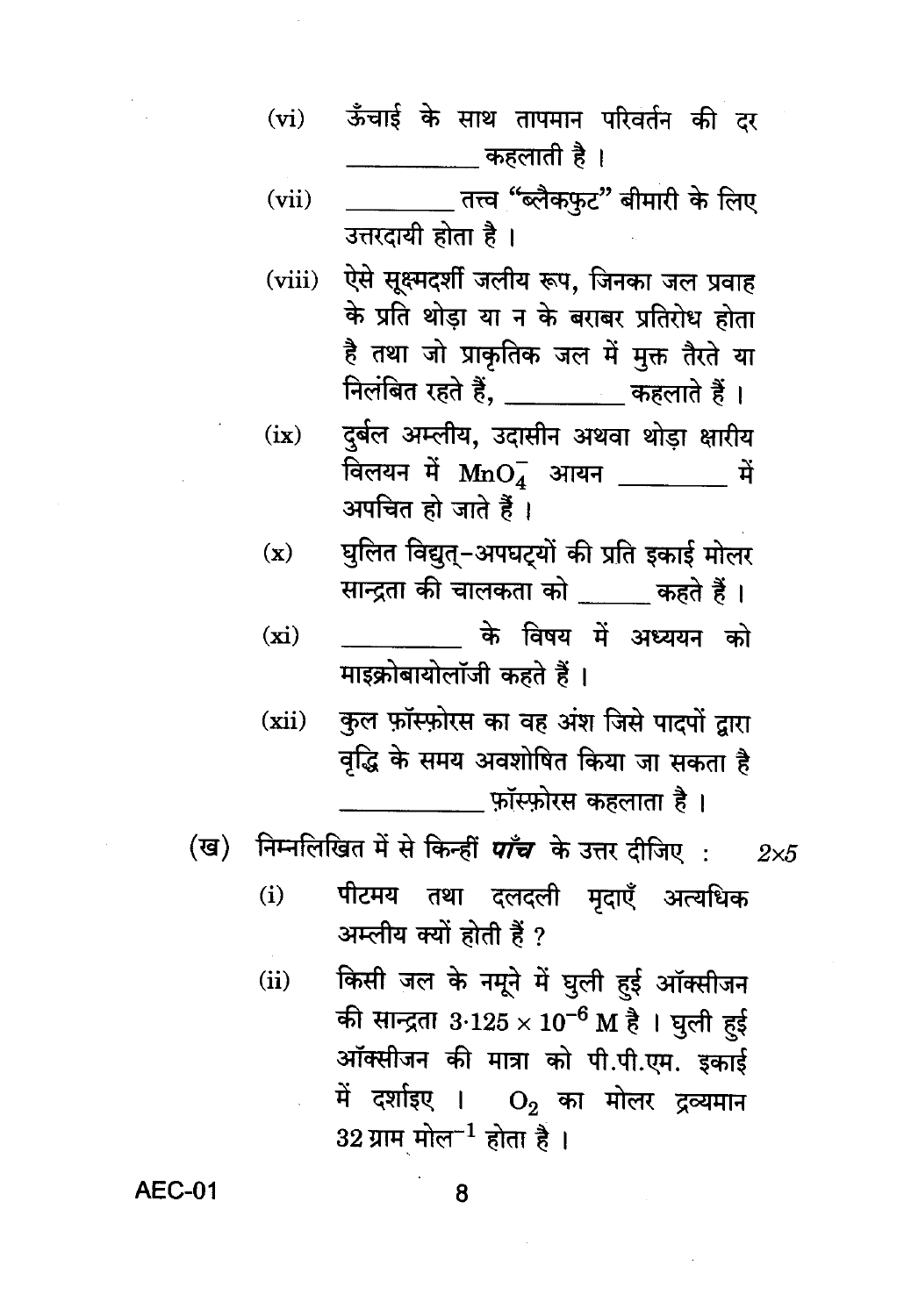- रासायनिक संयोजन पर आधारित वायुमंडलीय  $(iii)$ क्षेत्र कौन-से हैं ?
- अपशिष्ट जल को रोगाणुमुक्त करने की विधि  $(iv)$ का नाम दीजिए । इस कार्य के लिए प्रयुक्त एक रसायन का नाम लिखिए ।
- जल के नमूनों के लिए प्रयुक्त सामान्य  $(v)$ परिरक्षण तकनीकें कौन-सी हैं ?
- गतिशील प्रावस्था की भौतिक अवस्था के  $(vi)$ आधार पर वर्णलेखिकी के दो मुख्य समूहों के नाम लिखिए ।
- विलयन के pH का निर्धारण करने से पहले  $(vii)$ काँच इलेक्ट्रोड का अंशांकन करना आवश्यक क्यों है ?
- निम्नलिखित में से किन्हीं *चार* के उत्तर दीजिए:  $2.$ 
	- (क) मृदा के प्रमुख संस्तरों एवं स्तरों को बड़े अक्षरों "O, A, E. B. C तथा R" द्वारा निरूपित किया जाता है। इनमें से किन्हीं पाँच प्रतीकों में से प्रत्येक की दो-दो पंक्तियों में व्याख्या कीजिए ।
	- (ख) भूमि जल के संरक्षण की दो विधियों का वर्णन कीजिए ।
	- क्लोरोफ्लुओरोकार्बन के स्रोत कौन-से हैं ? वायुमंडल में  $(\Pi)$ ये ओज़ोन का ह्रास किस प्रकार करते हैं ? इन अभिक्रियाओं में सम्मिलित समीकरण लिखिए ।
	- (घ) कणिकीय पदार्थ के निष्कासन की विभिन्न विधियों की संक्षेप में चर्चा कीजिए ।

**AEC-01** 

P.T.O.

 $5\times4$ 

9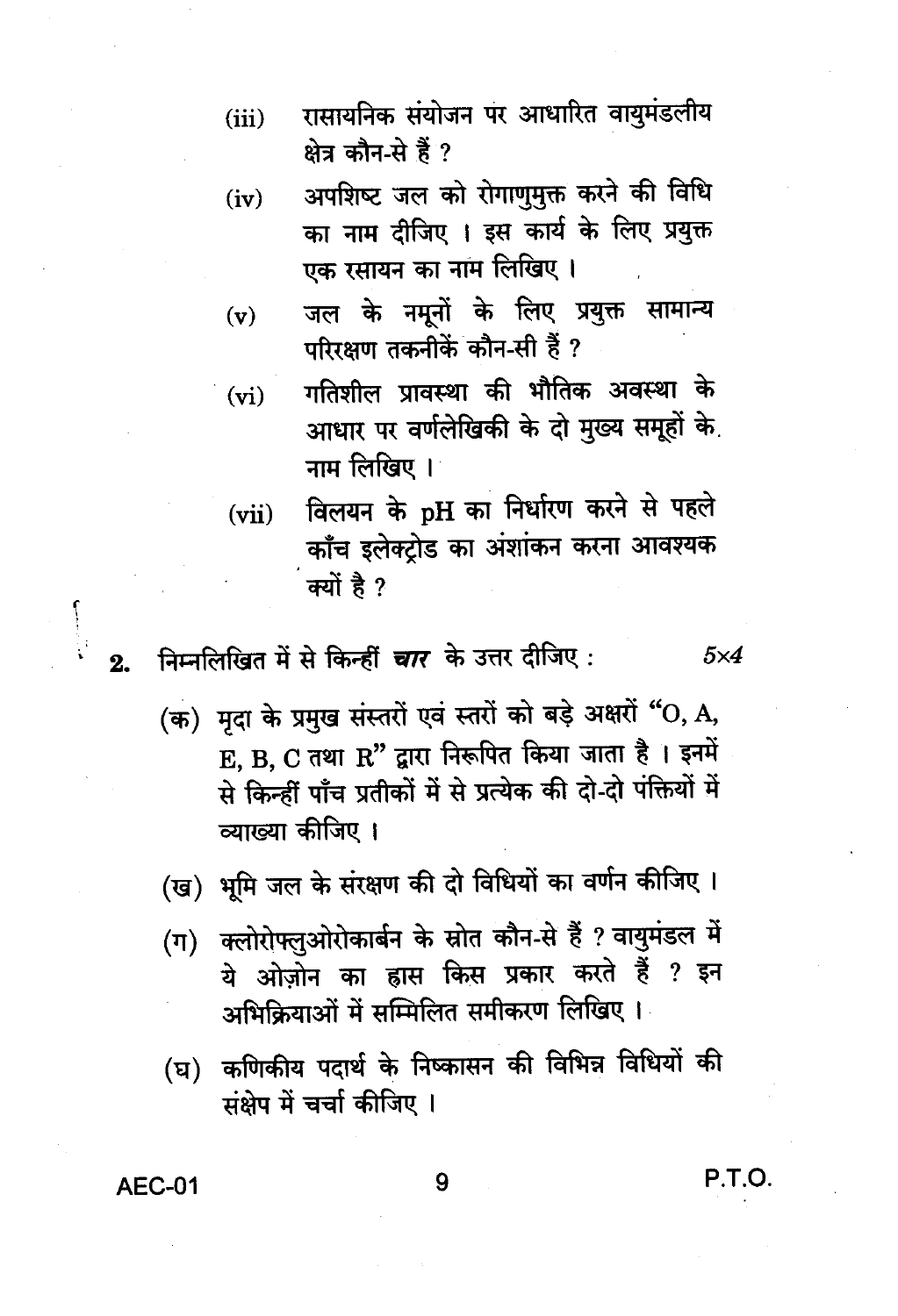- (ङ) भारमिति द्वारा सल्फेट के आकलन की उपयुक्त विधि का वर्णन कीजिए । इसमें सम्मिलित रासायनिक समीकरण दीजिए ।
- (च) अम्ल वर्षा क्या होती है ? अम्ल वर्षा के प्राथमिक तथा द्वितीयक प्रदूषक कौन-से हैं ?
- निम्नलिखित में से किन्हीं चार के उत्तर दीजिए: 3.  $5\times4$ 
	- (क) आग्नेय शैल किस प्रकार बनते हैं ? ऐसे शैलों में किस प्रकार के खनिज उपस्थित होते हैं ? दो उदाहरण दीजिए ।
	- (ख) जलीय चक्र का क्या महत्त्व है ? जल के कौन-से विशिष्ट गुण इस चक्र के प्रचालन में सहायक होते हैं ?
	- (ग) 'तापमान व्युत्क्रमण' से आप क्या समझते हैं ? तापमान व्युत्क्रमण कितने प्रकार के होते हैं तथा ये किन वायुमंडलीय स्थितियों में घटित होते हैं ?
	- (घ) पर्यावरण में पीड़कनाशी चक्र को दर्शाने वाला स्वच्छ, स्वतः स्पष्ट रैखिक चित्र बनाइए ।
	- (ङ) अपचयोपचय (रेडॉक्स) अनुमापन क्या होता है ? किन्हीं दो रेडॉक्स सूचकों के नाम तथा ऑक्सीकृत व अपचित रूपों में उनके रंग लिखिए।
	- (च) बियर लैम्बर्ट नियम का कथन लिखिए तथा बियर नियम के व्यंजक को व्युत्पन्न कीजिए।

## **AEC-01**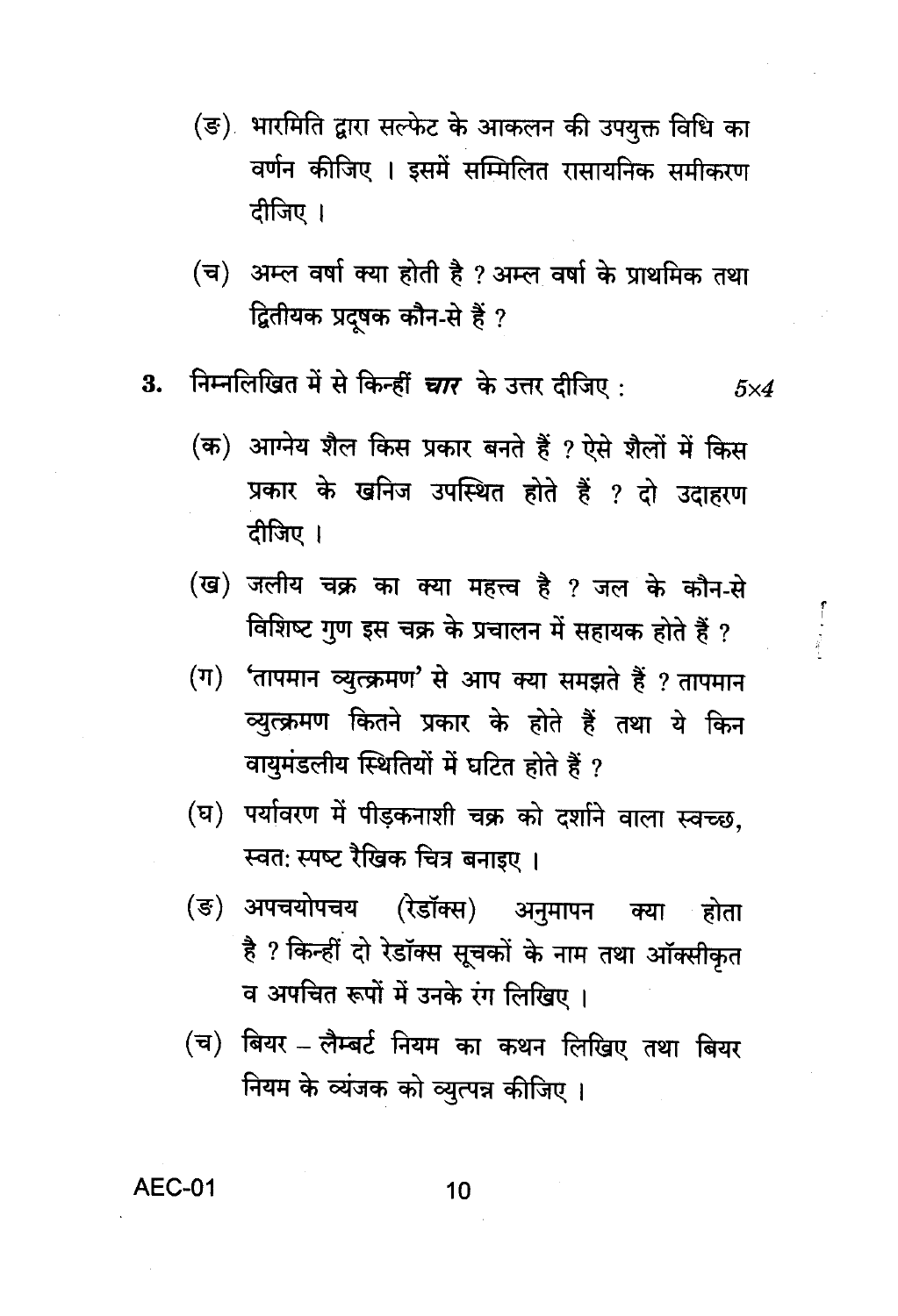4.

#### निम्नलिखित में से किन्हीं *चार* के उत्तर दीजिए :  $5\times4$

- (क) अपक्षयण के लिए जीवित जीव किस प्रकार उत्तरदायी हैं ? दो उपयुक्त उदाहरणों द्वारा इस क्रियाविधि की चर्चा कीजिए ।
- (ख) जल में निम्नलिखित आयनों के स्रोत कौन-से हैं ?
	- सल्फेट  $(i)$
	- (ii) क्लोराइड
	- $(iii)$  नाइटेट
	- $(iv)$  सोडियम
	- $(v)$  पोटैशियम
- (ग) निम्नलिखित दो पिच्छकों के व्यवहार की चित्र सहित चर्चा कीजिए:
	- छल्लेदार  $(i)$
	- शंक्वाकार  $(ii)$
- (घ) फुसलों पर पीड़कनाशियों के अनुप्रयोगों के कारण पर्यावरणी प्रभावों को कम करने के किन्हीं पाँच उपायों को लिखिए।
- (ङ) एक अच्छे निष्कर्षण विलायक के कोई पाँच गुण लिखिए $\parallel$
- (च) मृदा प्रतिचयन की प्रक्रिया का संक्षेप में वर्णन कीजिए ।

**AEC-01** 

#### 11

P.T.O.